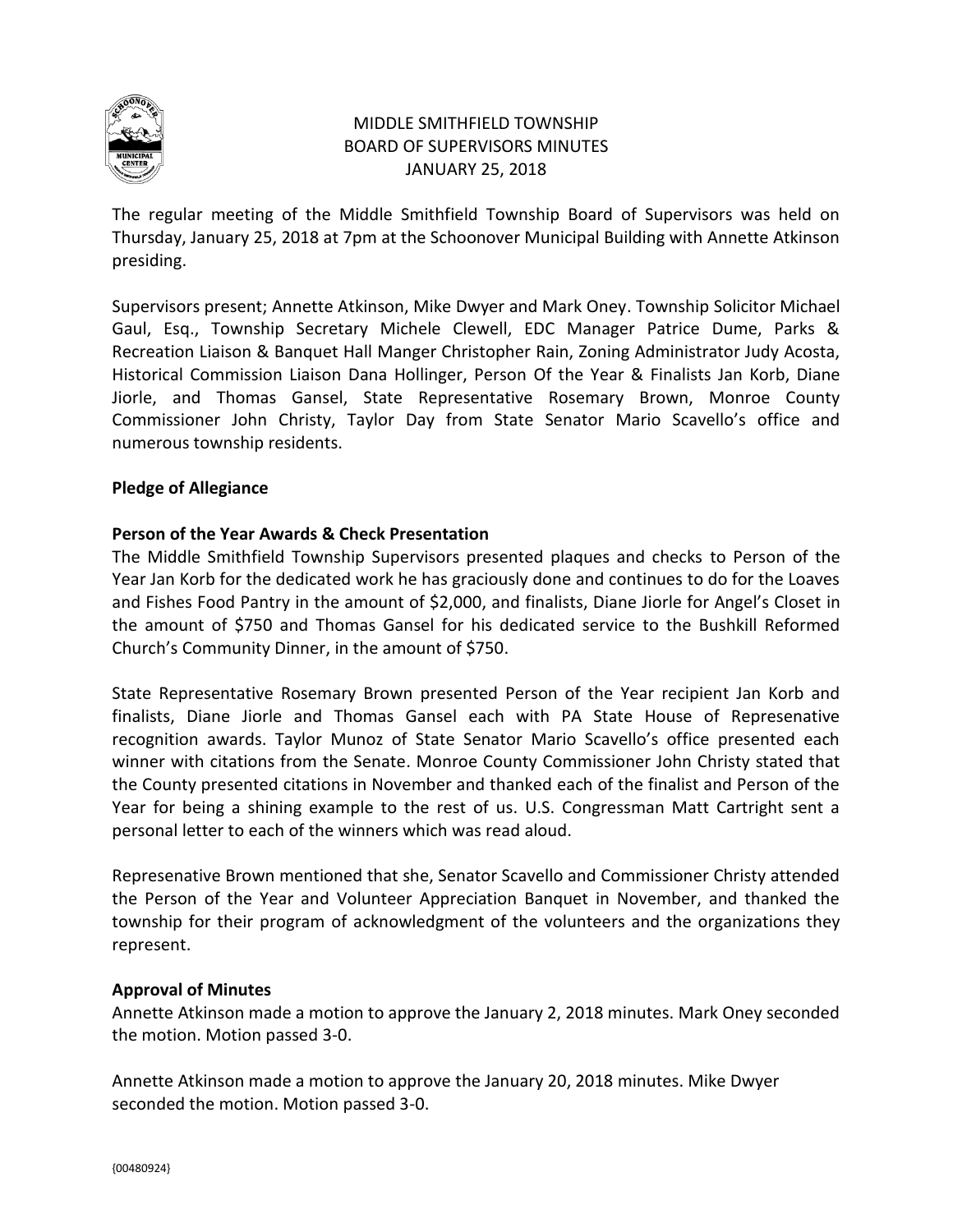#### **Report of Executive Session(s)**

Attorney Gaul stated that an executive session was held prior to the meeting to go over pending legal matters with the township solicitor.

#### **Preview of 2018**

*(A complete copy of the Preview of 2018 report is available on the township website)* 

A PowerPoint presentation showcasing the "Preview of 2018" was given by the Township Staff and Board of Supervisors. Ms. Atkinson stated that copies of the presentation will be posted to the township website.

The report reviews accomplishments and plans of the Township's general government, administration, communications, budget & finance, parks, public works, sewer, zoning, economic development, historical and special events.

Following the presentation, several of those in attendance praised the Township for doing such a good job.

#### **Correspondence**

None

#### **Treasurer's Report**

Mike Dwyer made a motion to approve the general fund payables in the amount of \$158,060.91. Mark Oney seconded the motion. Motion passed 3-0.

Mike Dwyer made a motion to approve the sewer fund payables in the amount of \$247,565.12. Annette Atkinson seconded the motion. Motion passed 3-0.

Mike Dwyer made a motion to approve the golf fund payables in the amount of \$13,335.79. Mark Oney seconded the motion. Motion passed 3-0.

Mike Dwyer made a motion to approve the liquid fuels payables in the amount of \$4,727.51. Mark Oney seconded the motion. Motion passed 3-0.

**Solicitors Report** None

**Engineers Report** None

**Old Business** None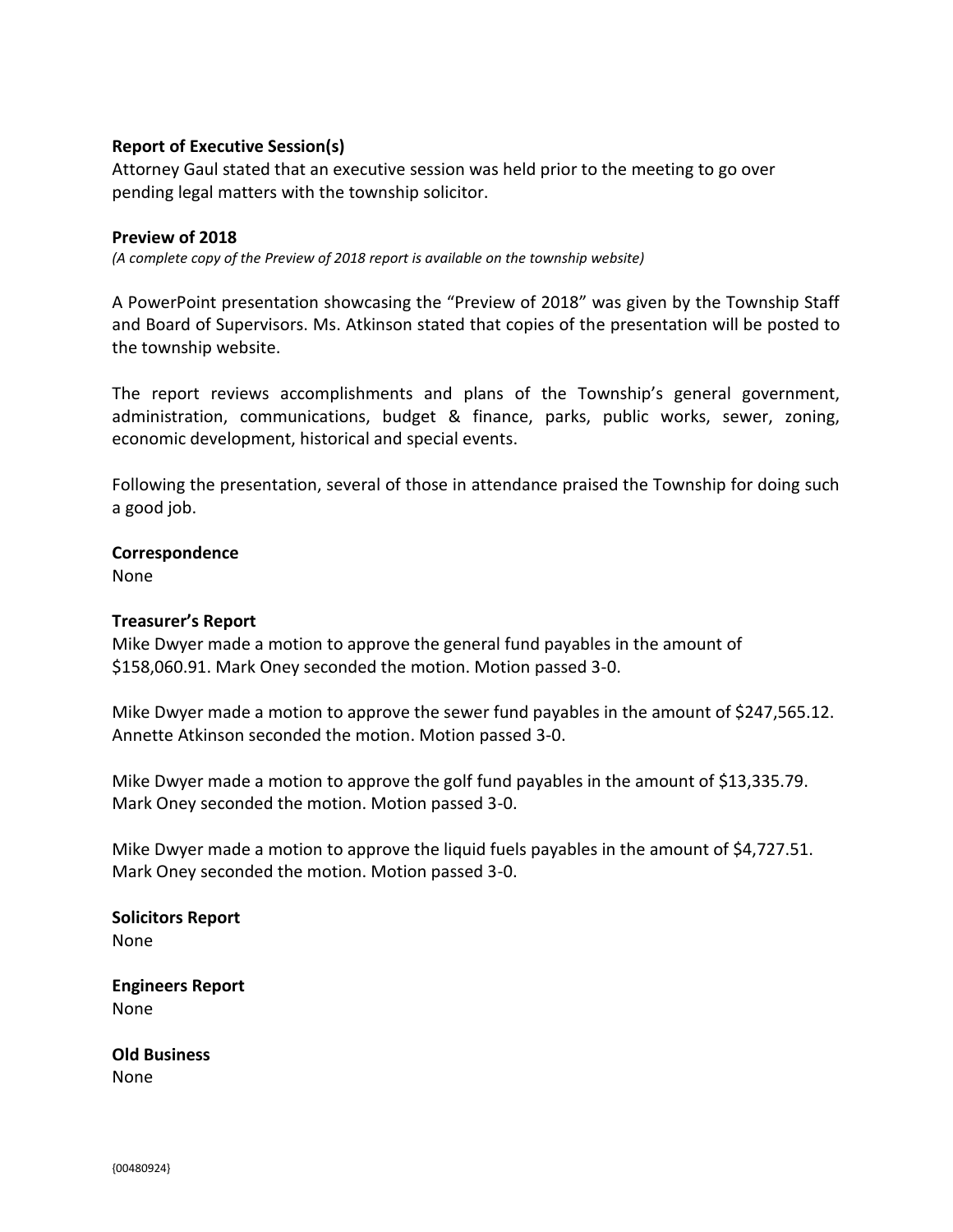#### **New Business**

Authorize the Scheduling and Advertising of a Public Hearing before the Board of Supervisors on February 22, 2018 at 7pm for Lake of Pines' conditional use application; Annette Atkinson authorized a conditional use public hearing on February 22, 2018 at 7pm be advertised. Mike Dwyer seconded the motion. Motion passed 3-0.

#### **Public Comment**

Annette Atkinson stated that the public hearing on the proposed zoning of township property within Country Club of the Poconos is scheduled for February 8, 2018 at 7pm. The Board of Supervisors have held and continue to hold information sessions s with the public (January 20<sup>th</sup>) at Whispering Pines Banquet Hall) as well as with the Country Club of the Poconos HOA North Association (January 24<sup>th</sup>) and then with the Country Club of the Poconos HOA South Association on either January  $27<sup>th</sup>$  or January  $28<sup>th</sup>$  at their clubhouse.

The following individuals provided comments:

1. Menachem Lipkind, Sellersville Drive – Asked why 15,000 rounds of golf are needed to attract a buyer.

He is concerned with ATV use on the open space. Attorney Gaul stated that there are various documents and does not want to misquote the language; however, he would be surprised to hear that the covenants of the South and North would allow ATV use.

Mr. Lipkind asked if the 320 acres of township owned lands are not sold, would the township stop subsidizing the golf course.

- 2. Gary Summers, CCP North If CCP had been totally developed, Big Ridge Drive would be the only way into the community. CCP used to have a gate and the only way in was to use a key card. If the township rezones the 320 acres, the only way to get to the 320 acres as of now, is through a residential community if Big Ridge is the only way in. Supervisor Atkinson replied that there is also access through the south part of the 320 acres that is adjacent to Rte 402.
- 3. John Petrizzo, Hollow Road Asked why the supervisors didn't have meetings before they advertised for a public hearing, and are having meetings after the public hearing was advertised. Attorney Gaul stated that this is a proposed zoning change and there is a process to follow and it is being followed. This has not been finalized yet.

Attorney Gaul said comments are to be received, as well as recommendations, from the MST Planning Commission and the Monroe County Planning Commission. The township from the beginning of this process has gone above and beyond what is required as far as having public notice and public meetings prior to the public hearing on February  $8^{\text{th}}$ . Certified Letters were sent not only to adjacent landowners but to all the residents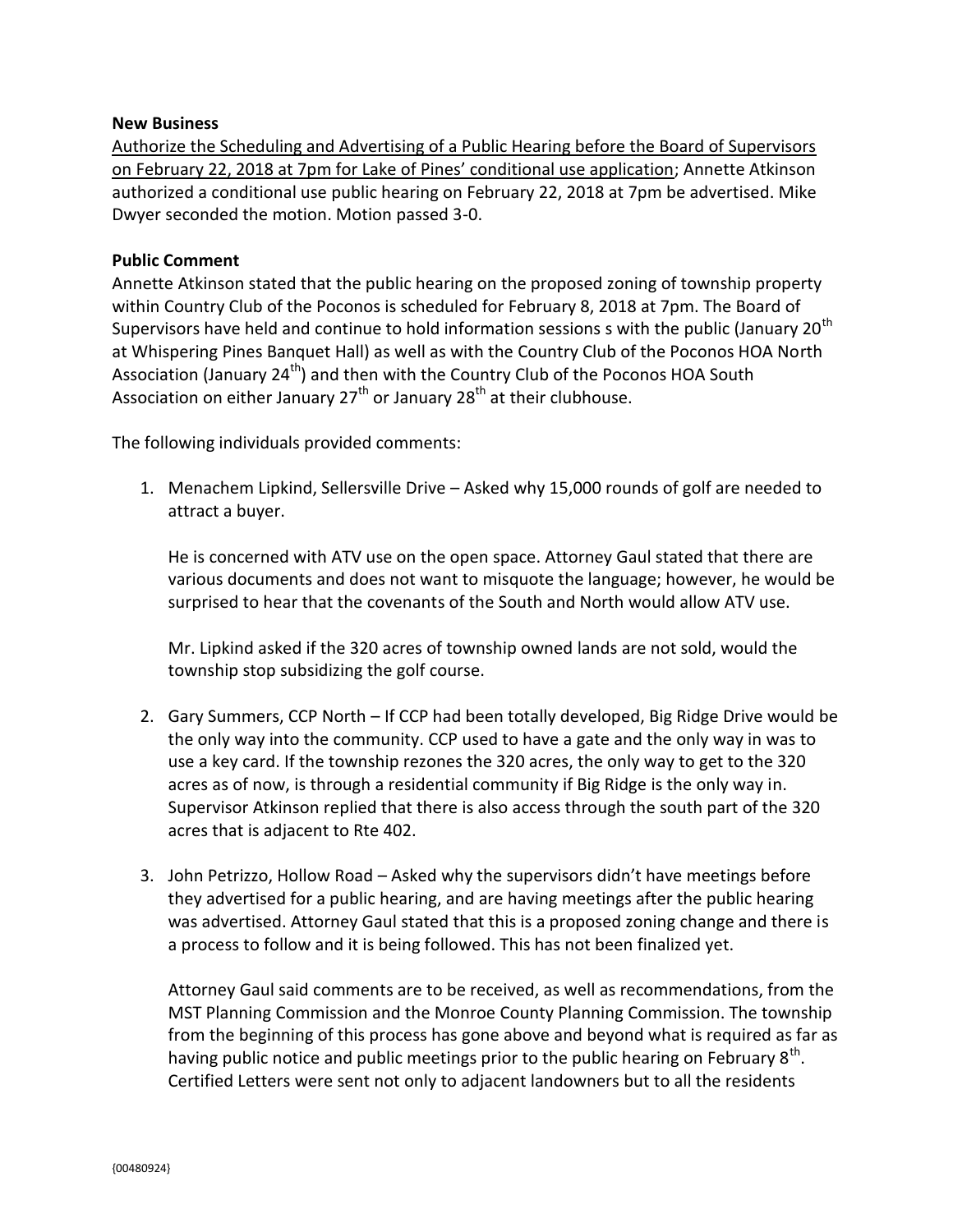within CCP North of the proposed change, and Homeowners Associations of both CCP North and South.

Ms. Atkinson stated that in addition, a full month before the public hearing the first press release was sent out, and covered in the news, as well as posted on the township website, township Facebook pages, and message boards throughout the township. Since then, Channel 13, WBRW, WNEP and radio station 96.7 have covered this issue several times. The public, as always, is always welcome to weekly Board of Supervisor workshops with their questions.

4. Carol Demerest – What will it cost for the emergency generator for the clubhouse. Michael Dwyer replied that we received a \$135,000 grant, and as with all grants, had to match that with some matching funds.

Carol Demerest said, to make the golf course sell and more attractive to a buyer, the Township should get the pool up and running as well as fix up the locker rooms too. Supervisor Atkinson replied that the pool needed in excess of \$20,000 of repairs. In addition the locker rooms were repaired and available in prior seasons.

5. Raja Karnam CCP North – Thanked the supervisors and Judy for all their help with learning the rules and regulations of the township. He said he has five properties and MST is the easiest township to work with.

Mr. Karnam said he did not have much to say about the zoning changes proposed, but asked what would be the supervisors' next steps if, after zoning the 320 acres, it does not sell. Mike Dwyer said the supervisors would explore options but will maintain the golf course for the 2018 season.

Mr. Karnam asked what the supervisors plan to do with the money if the property sells. Annette Atkinson replied that it is premature to speculate since we do not have bid specs, recent appraisal , buyer, developer, or land development plan; however, the township would like to first reimburse all the taxpayers, i.e., the general fund, for the golf expenses.

Mr. Karnam suggested that the banquet hall could be used as a mini community center.

Mr. Karnam stated that there is a bridge to be reconstructed and Big Ridge Drive is in horrible shape.

6. Nancy Dewitt, Sellersville Drive – Mrs. Dewitt feels for the people at CCP as the plans of their development have changed for them. She would challenge the supervisors to please consider the area, the country setting and the water shed. We still have a rural area, and she does not want to see big businesses here. Supervisor Atkinson agreed, and stated that currently, the land mix of the township is 48% residential, 34%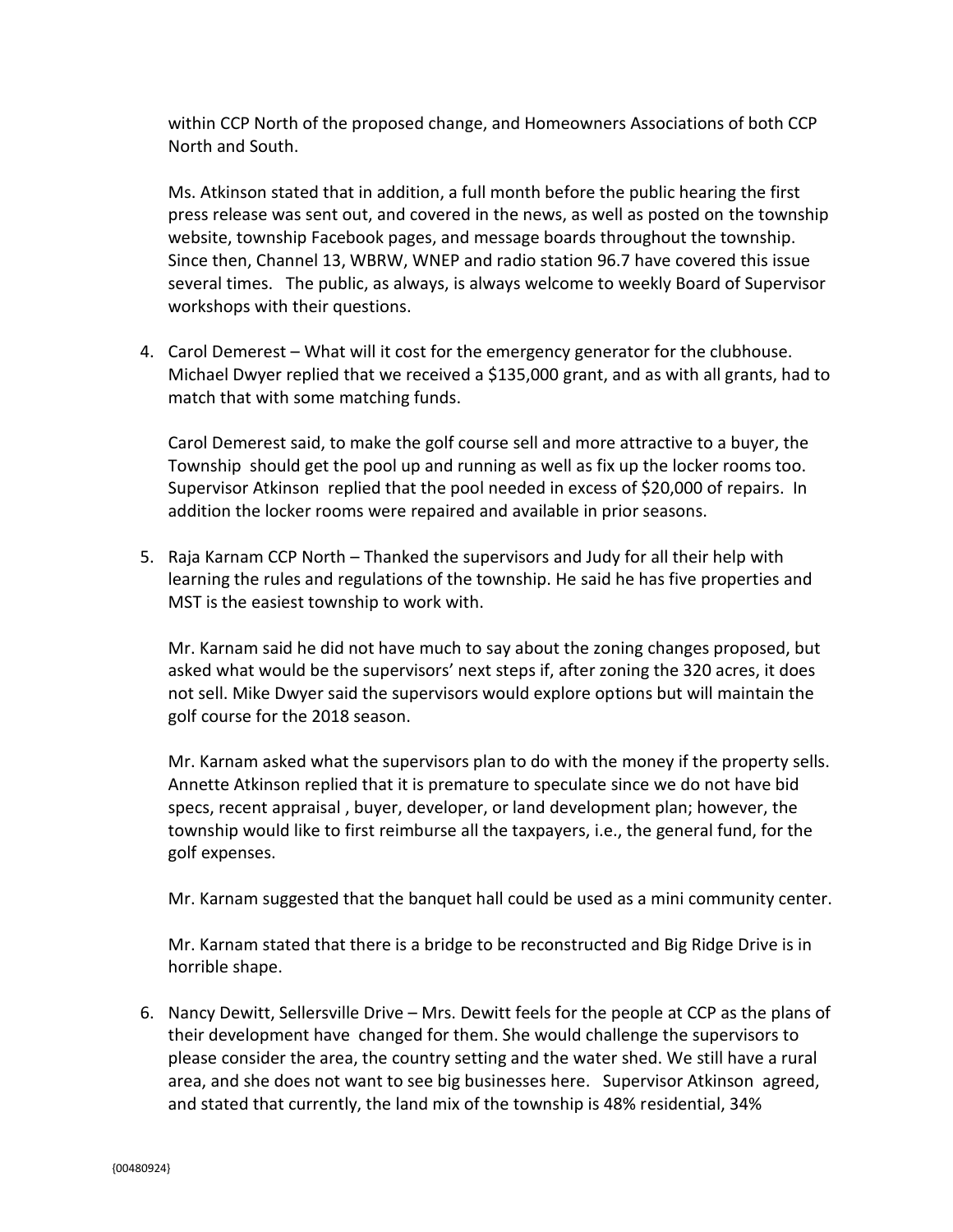conservation, 11% rural reserve, and only 7% commercial. This 320 acres represented less than 1%, and much of it is unbuildable. Annette Atkinson reassured Ms. Dewitt that the township supports, and individual supervisors are members of environmental organizations such as the Brodhead Watershed Association, of which she herself is a board member.

7. Menachem Lipkind, Sellersville Drive – He asked, if the interested parties will pay less, would the supervisors accept that.

Attorney Gaul replied that part of the benefit of selling the property for commercial development would not only be to receive revenue from the sale of the property, but to increase real estate tax revenue to the Township, and create jobs for Township residents, going forward.

Mr. Lipkind asked when is the date that it will be put up for sale. Attorney Gaul said he has not been given any instructions from the supervisors.

Attorney Gaul said the land is sold through a public auction.

Mr. Lipkind asked, would a proposal be done to keep some of the employees of the golf course employed?

Supervisor Oney replied that it was pre-mature to discuss that idea at this point.

8. Diane Smith, CCP – Thank you for all the work you are doing. Asked if the flea market takes any responsibility to clean up their garbage. Annette Atkinson stated that she is aware of the problem, as much of the garbage blows across to Municipal Drive, which the township supervisors have adopted and personally clean. Judy Acosta stated that the Township is trying to work with the owner to clean up the trash on their property before the wind carries it to someone else's and becomes their problem.

Diane Smith complained about the abundance of car lots in the township. Ms. Acosta stated there is but one car lot that has a permit to operate, and that is the one next to Scotty's; the others are under enforcement.

- 9. Nancy Dewitt Wanted to know why the Whispering Pines Banquet Hall is not used for Memory Makers any longer as it is a beautiful facility. Annette Atkinson said because it does not accommodate the number Memory Maker attendees any longer, as the event keeps growing. The Whispering Pines only accommodates 150 people, and we receive RSVP's in the neighborhood of 200 every year.
- 10. John Petrizzo He stated that, since the comments are that the golf course is on the upswing, the supervisors should postpone the hearing on the zoning change and get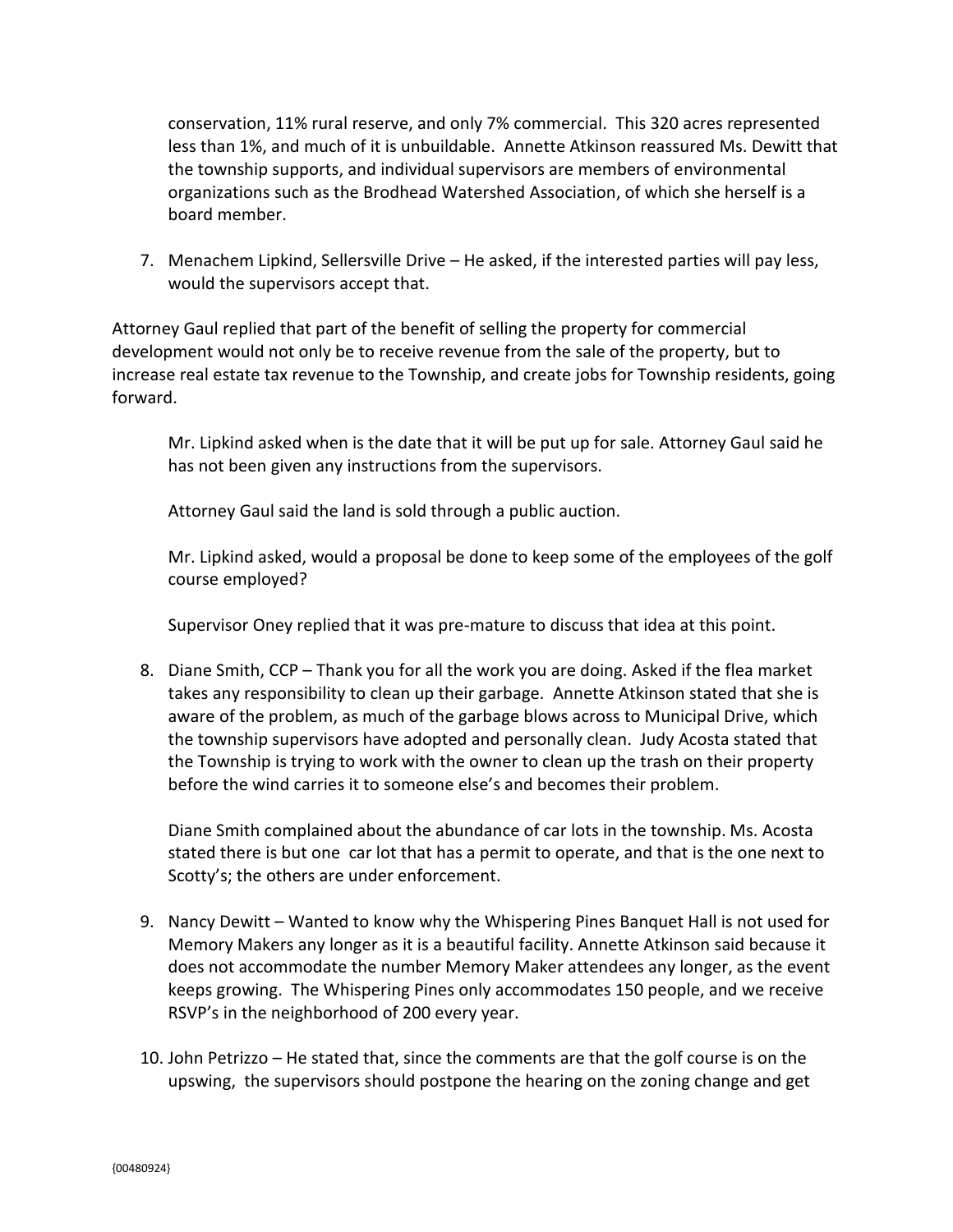some additional ideas out on the table to consider. Supervisor Atkinson responded that the purpose of a public hearing is to hear from the public.

- 11. Menachem Lipkind, Sellersville Drive Stated that the supervisors did hold informational meeting on January  $20<sup>th</sup>$  at CCP with residents and non CCP residents.
- 12. Paul Suhrie Has lived in CCP since 1993 and it is different. Thanked the supervisors. Asked the supervisors to try and reduce the loss on the golf course, and grow the business; try outside venues.

#### **Adjournment**

Mike Dwyer made a motion to adjourn the meeting at 9:15pm. Mark Oney seconded the motion. Motion passed 3-0.

Respectfully submitted,

Michele L. Clewell Township Secretary January 25, 2018

#### General fund

| <b>Num</b> | <b>Name</b>                       | <b>Memo</b>                                          | <b>Credit</b> |
|------------|-----------------------------------|------------------------------------------------------|---------------|
|            |                                   |                                                      |               |
| 15937      | A.J. Smith Electric Motor Service | invs 36620/29/30 parts                               | 228.00        |
| 15938      | Ace Trucking & Repairs, Inc.      | invs 13130 / 13249 inspections                       | 150.00        |
| 15939      | Advance Auto Parts                | invs 6952800911145 / 11149 / 11127 parts             | 90.17         |
| 15940      | AFLAC                             | insurance a/c y2051                                  | 384.26        |
| 15941      | Alfred S. Arnst                   | boot allowance                                       | 150.00        |
| 15942      | Alura Business Solutions LLC      | invs 29093/29226/29350 new computers & service       | 14,013.80     |
| 15943      | Amazon                            | 6045787810579207 supplies                            | 211.03        |
| 15944      | Angela Nevin                      | elected auditors meeting pay                         | 30.00         |
| 15945      | Bergey's, Inc.                    | invs ph599208r/599069r/599261r parts                 | 237.25        |
| 15946      | <b>Bradco Supply Co</b>           | inv 161006 vertical panel                            | 50.70         |
| 15947      | <b>Bushkill Outreach</b>          | 2017 Person of the Year                              | 750.00        |
| 15948      | <b>Business Management Daily</b>  | inv nbeff4 renewal                                   | 96.00         |
| 15949      | C.S. Davidson, Inc.               | inv 124187 permit manager renewal                    | 1,850.00      |
| 15950      | Cargill, Inc.                     | invs 2903835608/42861/58585/61676 clearlane          | 31,288.79     |
| 15951      | <b>CEEL</b>                       | a/c A268672504 Employment Law Report<br>subscription | 164.00        |
| 15952      | Claude S. Cyphers, Inc.           | invs 665714/665961/666057 parts                      | 266.94        |
| 15953      | <b>Cleveland Brothers</b>         | inv inpp2453792 parts                                | 401.08        |
| 15954      | Cramer's Home Center              | invs 1579964 / 1581414 supplies                      | 155.67        |
| 15955      | David Manter                      | inv 1349 permits                                     | 1,176.00      |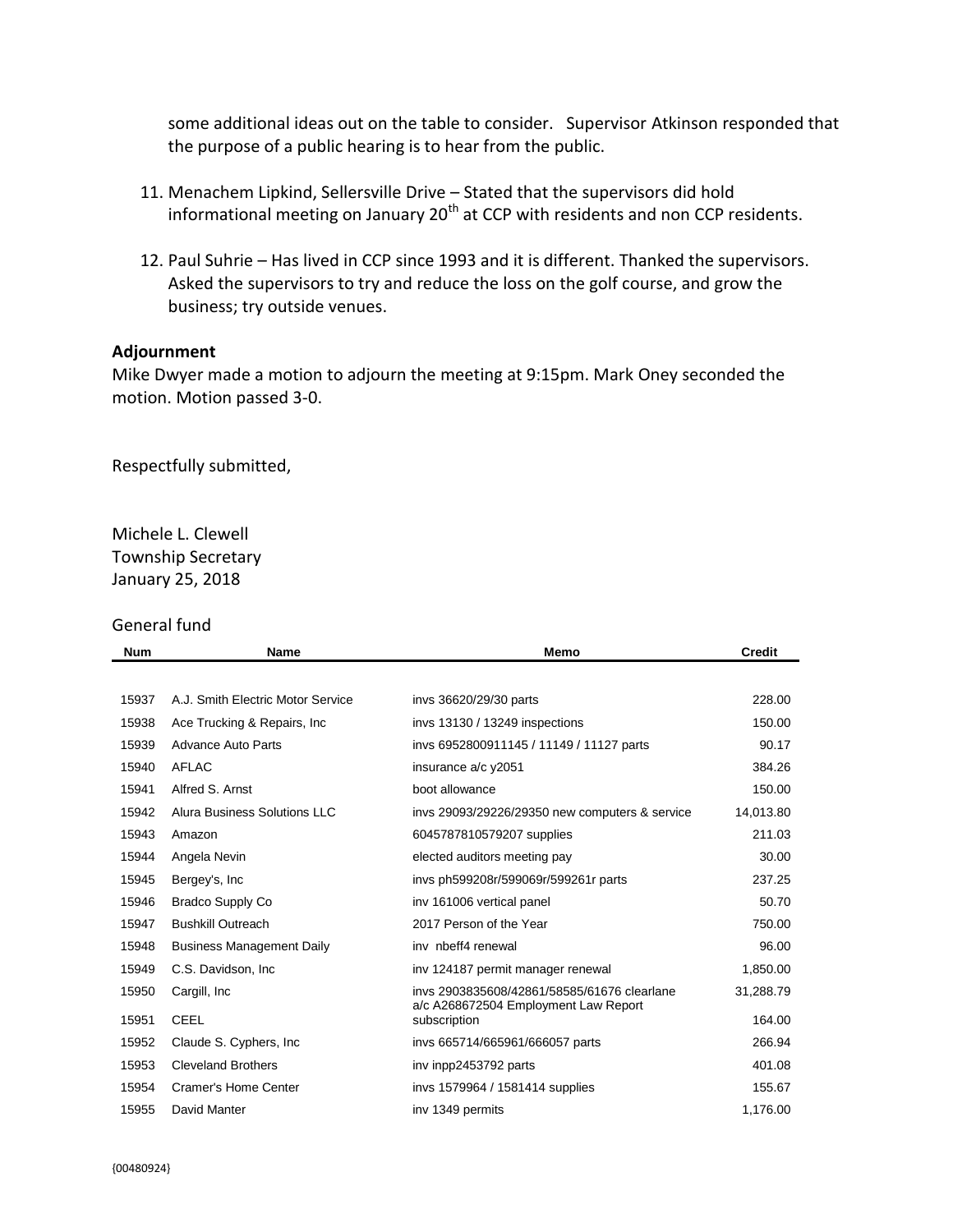| 15956 | District Court 43-4-01                       | Civil Complaint re: Sandra Rollins                | 101.00    |
|-------|----------------------------------------------|---------------------------------------------------|-----------|
| 15957 | Donna G. Kenderdine, RPR                     | inv 5-18 Appeal of enforcement notice Kalimootoo  | 319.50    |
| 15958 | Double M Productions                         | inv 29132 uniforms                                | 981.04    |
| 15959 | <b>Fastenal Company</b>                      | inv pastr92211 parts                              | 14.21     |
| 15960 | Francis C. Disalvo                           | inv 01181843410 parts                             | 140.60    |
| 15961 | Gary C. Possinger                            | boot allowance                                    | 150.00    |
| 15962 | Gary Vanhorn.                                | boot allowance                                    | 150.00    |
| 15963 | General Code, LLC                            | inv gc00103368 annual maintenance                 | 1,195.00  |
| 15964 | Gilmore & Associates, Inc.                   | inv 170330 general services                       | 1,495.00  |
| 15965 | Home Depot Credit                            | 6035322502349651 supplies                         | 422.94    |
| 15966 | Hunter Keystone Peterbilt, LP                | invs x210016749/16815 R21001823 repairs           | 1,500.83  |
| 15967 | Jason Wittel                                 | new sign for dog park                             | 650.00    |
| 15968 | Joyce Fenical.                               | elected auditors meeting pay                      | 37.50     |
| 15969 | Kettle Creek Enviromental Fund               | Pine sponsor                                      | 550.00    |
| 15970 | King, Spry, Herman, Freund & Paul LLC        | invs 124408-124419 legal fees                     | 9,401.39  |
| 15971 | Lawson Products, Inc.                        | invs 9305499374/9305501417 supplies               | 626.33    |
| 15972 | Leroy Lewis                                  | contracted maintenance- dog park                  | 200.00    |
| 15973 | M.S.T.S.D.                                   | ms-032 sewer                                      | 350.00    |
| 15974 | Mailfinance                                  | inv N6934977 postage machine                      | 478.74    |
| 15975 | Middle Smithfield Township 2012 GOB          | 2012 GOB General Fund portion installment         | 11,465.63 |
| 15976 | <b>Monroe County Assessment</b>              | January sales list                                | 16.00     |
| 15977 | NAPA Auto Parts                              | invs 2717-884026/4378/5644/5772 less credit memo  | 789.83    |
| 15978 | NCS-Stroudsburg-1008                         | inv 14102395 primer                               | 30.87     |
| 15979 | Neopost                                      | 7900 0444 6025 7144                               | 2,000.00  |
| 15980 | Northern Safety Co. Inc.                     | invs 902768060 / 902771745 uniforms               | 1,028.38  |
| 15981 | PA Chapter of APA                            | inv 2018-090 annual renewal                       | 117.00    |
| 15982 | PA Municipal Health Insurance<br>Cooperative | 10207571-72 health insurance                      | 45,609.58 |
| 15983 | PA One Call System, Inc.                     | inv 755210 monthly activity fee                   | 9.20      |
|       |                                              | invs 2321354/3397/4522/9017/4945 propane &        |           |
| 15984 | <b>PAPCO</b>                                 | gasoline                                          | 7,831.72  |
| 15985 | Pennsylvania American Water                  | 10024220008909318 Bark Park                       | 15.62     |
| 15986 | Penteledata                                  | iny B3167411 email boxes                          | 291.84    |
| 15987 | <b>PMRS</b>                                  | 2018 pension admin fee                            | 920.00    |
| 15988 | Pocono Record                                | inv 156088 public notices                         | 492.46    |
| 15989 | Pocono Wildlife Rehabilitation               | donation                                          | 300.00    |
| 15990 | Postage Pros Plus Inc                        | inv 18590 postage machine supplies                | 138.88    |
| 15991 | Praxair Dist Mid-Atlantic                    | invs 80534332 / 80548712 argon                    | 141.83    |
| 15992 | Ray Price Stroud Ford                        | inv 5002631 parts                                 | 52.66     |
| 15993 | Regina Ireland-Auer                          | meeting pay                                       | 37.50     |
| 15994 | RICOH USA, Inc.                              | inv 5051822117 additional copies                  | 221.75    |
| 15995 | Safety-Kleen systems, Inc.                   | inv 74050487 supplies                             | 956.95    |
| 15996 | Second Harvest Food Bank                     | 2018 Person of the Year                           | 2,000.00  |
| 15997 | <b>SkillPath Seminars</b>                    | inv 8026845 STAR12 all access pass                | 316.94    |
| 15998 | Staples Advantage                            | invs 8047754969/8115230/8209126 office supplies   | 502.30    |
| 15999 | Sun Litho Print                              | invs 41103/40911/41175/741177/ newsletter postage | 4,771.18  |
|       |                                              |                                                   |           |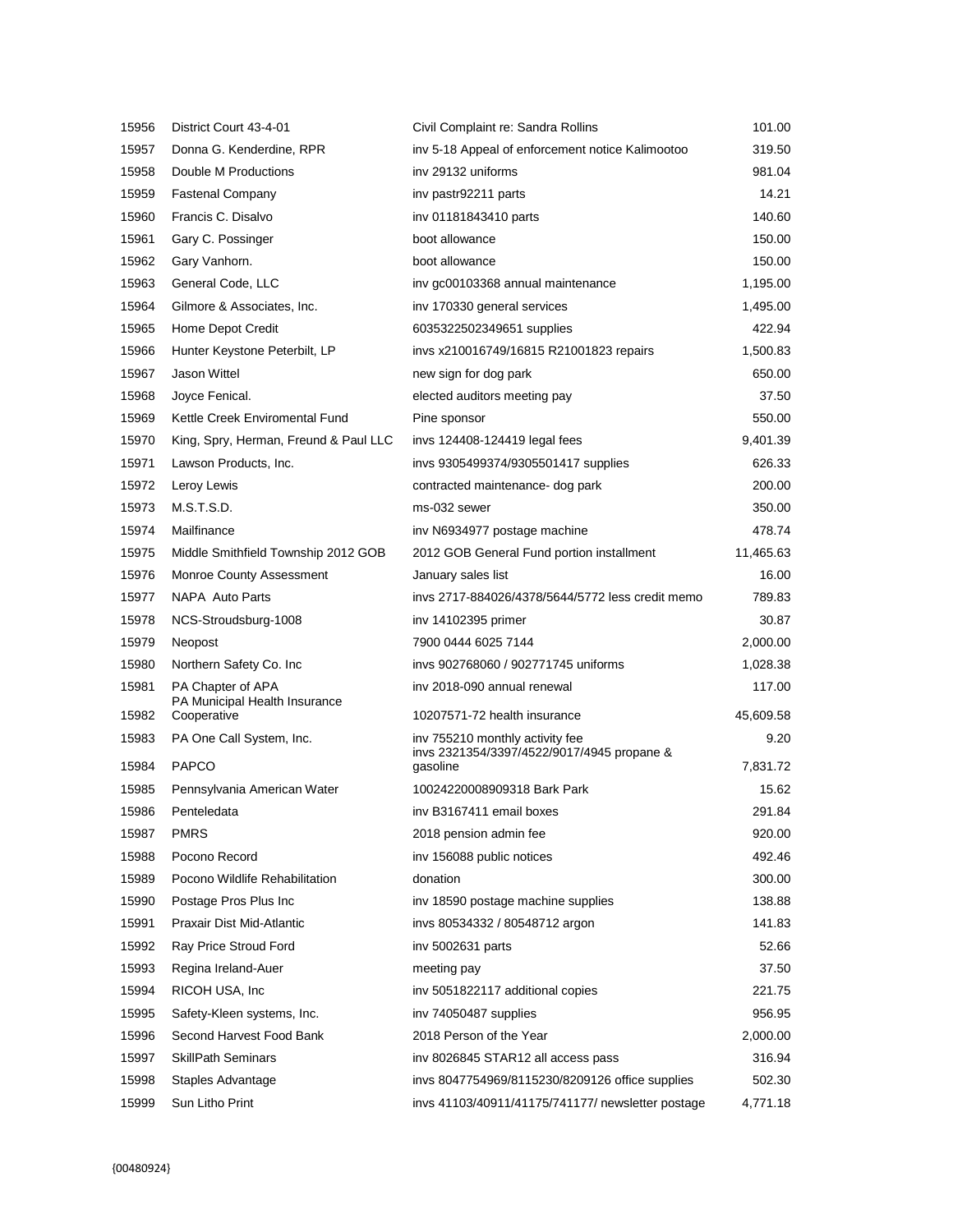| 16000 | The Angel's Closet                | 2017 Person of the Year             | 750.00     |
|-------|-----------------------------------|-------------------------------------|------------|
| 16001 | Tracker Software Corporation, Inc | inv 296-003 PubWorks annual support | 3,380.00   |
| 16002 | <b>Tulpehocken Spring Water</b>   | iny 3319236 water                   | 63.00      |
| 16003 | Verizon                           | 5702230503                          | 316.18     |
| 16004 | Warehouse Battery Outlet, Inc.    | iny 377382 batteries                | 299.70     |
| 16005 | Waste Management                  | inv 322255402032 dumpsters          | 698.78     |
| 16006 | Met Ed                            | 100114051681 Bark Park              | 25.33      |
| 16007 | Met Ed                            | 100073577916 Sellersville light     | 40.49      |
| 16008 | Met Ed                            | 100059550028 Echo Lake              | 101.98     |
| 16009 | Met Ed                            | 100069220836 River Rd light         | 0.42       |
| 16010 | Met Ed                            | 100124280825 Oak Grove Light        | 36.01      |
| 16011 | Met Ed                            | 100016951467 bldg A                 | 835.22     |
| 16012 | Met Ed                            | 100036091245 Bldg B                 | 974.81     |
| 16013 | Met Ed                            | 100016915751 Municipal light        | 23.10      |
|       |                                   |                                     | 158,060.91 |

# Sewer fund

| <b>Num</b> | Name                                    | Memo                                                   | <b>Credit</b> |
|------------|-----------------------------------------|--------------------------------------------------------|---------------|
| 12587      | <b>MST2012GOB</b>                       | 2015 MST 2012GOB                                       | 38,819.79     |
| 12588      | <b>PROTHONOTARY</b>                     | Lien Fee                                               | 4.75          |
| 12589      | <b>PROTHONOTARY</b>                     | Lien                                                   | 47.50         |
| 12590      | <b>PROTHONOTARY</b>                     | Lien Fees Jan 2                                        | 47.50         |
| 12591      | <b>PROTHONOTARY</b>                     | Lien Fee 3                                             | 23.75         |
| 12592      | <b>PROTHONOTARY</b>                     | Lien fee                                               | 75.25         |
| 12593      | Commonwealth of PA                      | Acct # 695051/ Invoice # 1036041 Permit #<br>PA0060763 | 500.00        |
| 12594      | ALLSTATE SEPTIC SYSTEMS, LLP            | 295488                                                 | 697.50        |
| 12595      | AT&T                                    | 0195333847001                                          | 44.13         |
| 12596      | PA ONE CALL SYSTEM, INC.                | 755213                                                 | 7.62          |
| 12597      | <b>WASTE MANAGEMENT</b>                 | 3218453-0203-3                                         | 5,576.89      |
| 12598      | MET-ED                                  | 100044863148 - WL Island View                          | 30.52         |
| 12599      | MET-ED                                  | 100081035618 - Lift Station                            | 25.12         |
| 12600      | MET-ED                                  | 100076523768 - WL Mtn Pass                             | 1,099.58      |
| 12601      | MET-ED                                  | 100044877809 - WL Clubhouse Dr                         | 27.58         |
| 12602      | MET-ED                                  | 100080916826 - PS#2 Fairway Villas                     | 48.51         |
| 12603      | MET-ED                                  | 100080920901 - Tree Tops                               | 32.22         |
| 12604      | B. Newhart & Sons, Inc.                 | 011218                                                 | 1,540.00      |
| 12605      | <b>COYNE CHEMICAL</b>                   | 280436                                                 | 2,820.00      |
| 12606      | GILMORE & ASSOCIATES, INC.              |                                                        | 9,695.00      |
| 12607      | Middle Smithfield Township General Fund | 1032018                                                | 12,771.68     |
| 12608      | PENNSYLVANIA AMERICAN WATER             | 1024-210031497597                                      | 15.49         |
| 12609      | PROSSER LABORATORIES, INC.              |                                                        | 42,565.20     |
| 12610      | PROSSER LABORATORIES, INC.              |                                                        | 33,200.35     |
| 12611      | W.G. MALDEN                             | 12909                                                  | 350.00        |
| 12612      | MET-ED                                  | 100016914275 - PS#5 Rt 209/Municipal                   | 375.10        |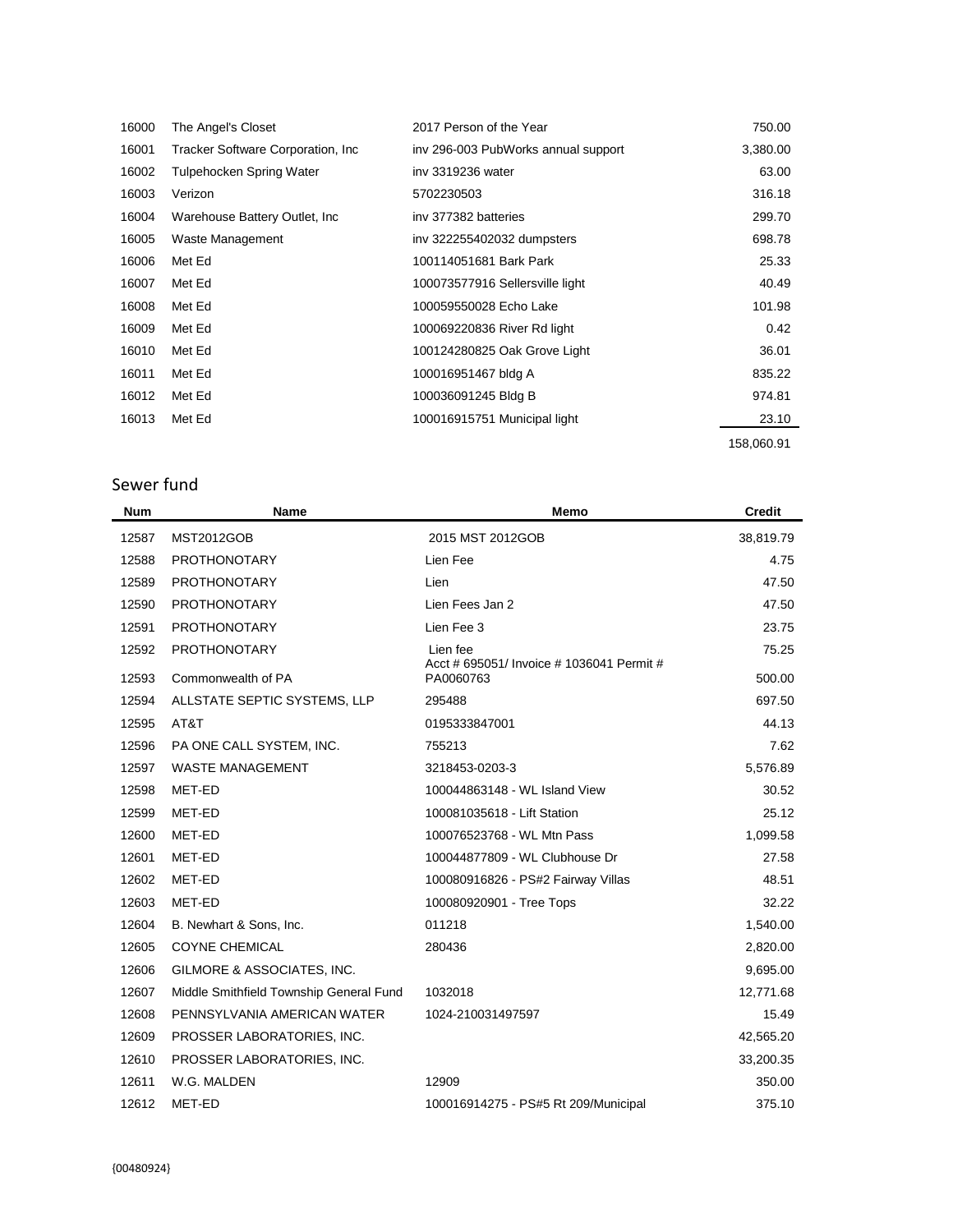| 12613 | MET-ED                           | 100018446334 - PS#3 McCole & 209           | 51.83     |
|-------|----------------------------------|--------------------------------------------|-----------|
| 12614 | MET-ED                           | 100018440378 - PS #4 Maple Ln              | 322.59    |
| 12615 | MET-ED                           | 100018442556 - PS#7 McCole & NP            | 199.45    |
| 12616 | MET-ED                           | 100083606630 - PS#9 Oak Grove              | 178.62    |
| 12617 | MET-ED                           | 100018448652 - Main STP                    | 6,250.98  |
| 12618 | MET-ED                           | 100089058661 - Rt 209                      | 23.64     |
| 12619 | MET-ED                           | 100016629691 - Sleepy Hollow Fairway       | 223.21    |
| 12620 | MET-ED                           | 100080913799 - Off Sleepy Hollow           | 147.12    |
| 12621 | MET-ED                           | 100018353951 - PS#6 Sellersville           | 568.70    |
| 12622 | <b>VERIZON</b>                   | 570588028984296Y - PS#4 Maple Ln           | 35.13     |
| 12623 | <b>VERIZON</b>                   | 570588074284385Y - PS#3 McCole & 209       | 35.13     |
| 12624 | <b>VERIZON</b>                   | 570588075284434Y - PS#7 McCole & NP        | 35.13     |
| 12625 | <b>VERIZON</b>                   | 570223102484027Y - PS#6 Sellersville       | 40.24     |
| 12626 | <b>VERIZON</b>                   | 570223102584198Y - PS#5 Rt 209 & Municipal | 38.02     |
| 12627 | <b>VERIZON</b>                   | 570588113413383Y - PS#8 LOTP               | 35.13     |
| 12628 | <b>VERIZON</b>                   | 570588113513455Y - PS#2 Fairway Villas     | 35.13     |
| 12629 | <b>VERIZON</b>                   | 570588658114420Y - Mtn Pass                | 33.32     |
| 12630 | <b>VERIZON</b>                   | 570588764629956Y - Main STP                | 82.00     |
| 12631 | <b>VERIZON</b>                   | 570223818989863Y - PS#9 Oak Grove          | 39.75     |
| 12632 | <b>VERIZON</b>                   | 570223860470846Y - PS#10 BRD               | 38.01     |
| 12633 | MET-ED                           | 100016867432 - PS#8 LOTP                   | 269.47    |
| 12634 | <b>Blooming Glen Contractors</b> | Payment #4                                 | 88,441.49 |
|       |                                  |                                            |           |

**247,565.12**

## Golf fund

| <b>Num</b> | Name                              | Memo                              | <b>Amount</b> |
|------------|-----------------------------------|-----------------------------------|---------------|
|            |                                   |                                   |               |
| eck        | <b>PA American Water</b>          | 1024-210033261244                 | (112.90)      |
| eck        | <b>PA American Water</b>          | 1024-210033261244                 | (98.74)       |
| wt         | Met-Ed                            | 100104048101 pump house doral crt | (21.94)       |
| wt         | Met-Ed                            | 10081784231 big ridge drive       | (39.13)       |
| wt         | Met-Ed                            | 100081748855 pump house tomx rd   | (246.51)      |
| 60408      | <b>Blue Ridge Communications</b>  | 0109950-03 internet               | (49.95)       |
| 60409      | Dave"The Wiz" Muller<br>Equipment | inv i180116523 repairs            | (695.00)      |
| 60410      | Dunbar Enterprises, Inc.          | 2 riding mowers                   | (400.00)      |
| 60411      | Finch Services, Inc.              | iny b64949 parts                  | (2, 140.69)   |
| 60412      | Hellers Gas, Inc.                 | invs 1504439 / 40 propane         | (4,341.88)    |
| 60413      | Lawn & Golf Supply Co.            | invs 22672 / 22640 parts          | (1,092.63)    |
| 60414      | M.S.T.S.D.                        | br-amenity3 sewer                 | (525.00)      |
| 60415      | Melanie Headley.                  | whispering pines refund           | (100.00)      |
| 60416      | MST 2012 G.O.B.                   | monthly installment for 2012 GOB  | (863.02)      |
| 60417      | NAPA Auto Parts                   | invs 2717-883276 / 883666 parts   | (99.23)       |
| 60418      | Orkin Pest Control                | inv 128840 pest control           | (174.83)      |